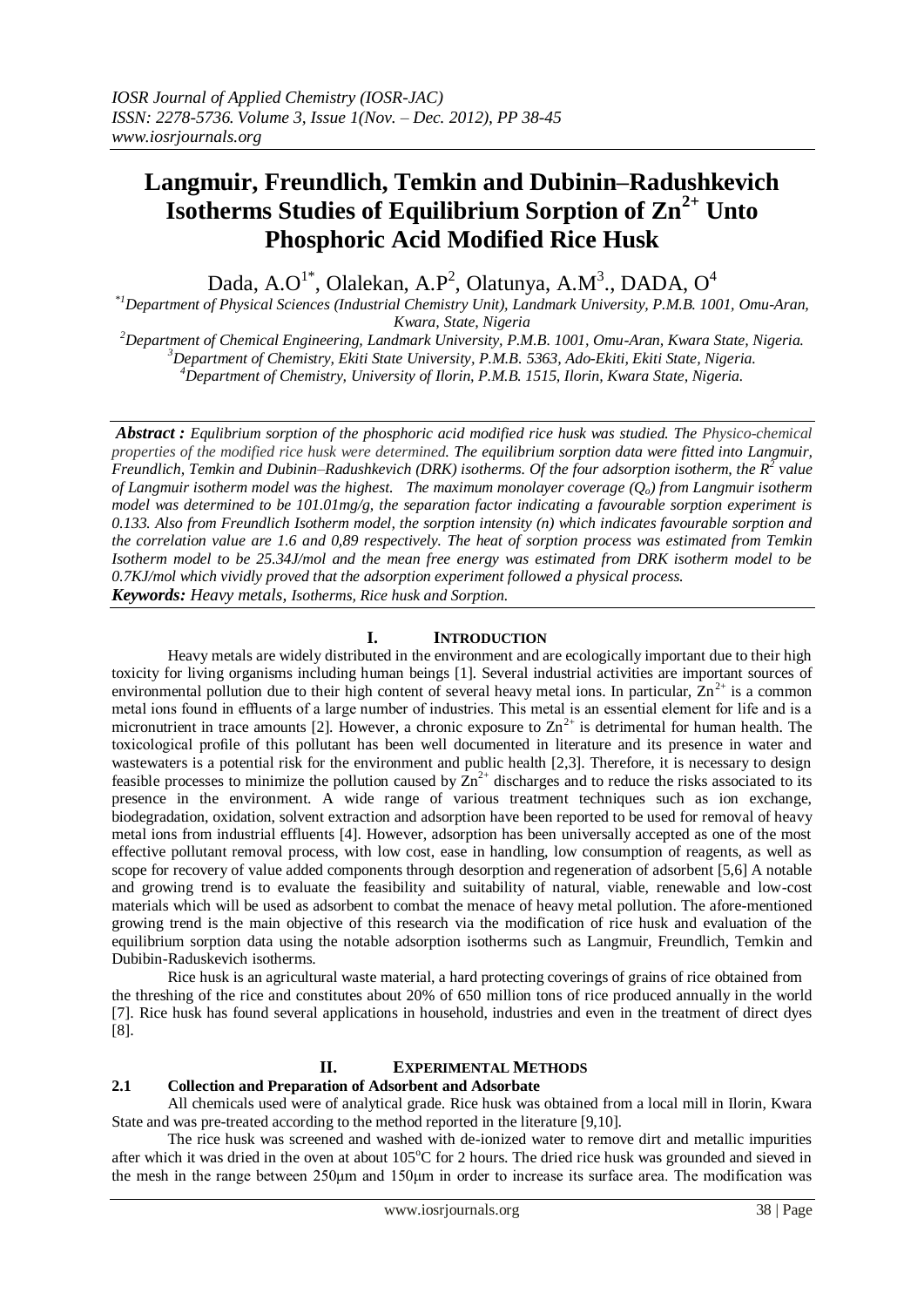done by chemical treatment of 50g of the sieved rice husk with 1.0M orthophosphoric acid (H<sub>3</sub>PO<sub>4</sub>) heated on the magnetic stirrer at  $100^{\circ}$ C until it totally formed a paste. The modified rice husk was washed with de-ionized water until the pH  $\approx$  6. It was later dried in the oven at about 80<sup>o</sup>C to remove moisture. The name given to the adsorbent is rice husk modified with phosphoric acid, RH – MP.

The Preparation of Adsorbate was carried out by preparing stock solution containing 1000 mg/L of Zn. 2.908g of  $\text{Zn}(N\text{O}_3)_2$  in 1000cm<sup>3</sup> of de-ionized water. Working concentrations in the range of  $10 \text{mg/L} - 200$ mg/L were prepared by serial dilution.

The RH – MP was characterized by determining the following parameters: specific surface area, moisture content, loss of mass on ignition, pH and bulk density using standard procedures:

## **2.2 Specific surface area**

Saers' method was used for the determination of the surface area [11, 12]. A sample containing 0.5g of the RH – MP was acidified with 0.1M HCl to pH  $3 - 3.5$ , the volume was made up to  $50 \text{cm}^3$  with de-ionized water after addition of 10.0g of NaCl. The titration were carried out with standard 0.1M NaOH in a thermostatic bath at 298±0.5K to pH 4.0, and then to pH 9.0. The volume V required to raise the pH from 4.0 to 9.0 was noted and the surface area was computed from the following equation: ( / ) 32 25 <sup>2</sup> *S m g V* ………………………….(1)

### **2.3 Determination the moisture content**.

This was done by weighing 5g of RH – MP into a crucible. This was placed in the oven and heated for 5hours at constant temperature of 105°C. The sample was then removed and put rapidly into a desiccator in order to prevent more moisture uptake from atmosphere. The sample was re-weighed. This procedure was repeated several times until a constant weight was obtained. The difference in the mass constitutes the amount of moisture content of the adsorbent [13]

% *Moisture content* = 
$$
\frac{w_2 - w_3}{w_2 - w_1} \times 100
$$
 .........(2)

 $W_1$  = Weight of crucible

 $W<sub>2</sub>$  = Initial weight of crucible with sample

 $W_3$  = Final weight of crucible with sample

### **2.4 The determination of loss of mass**

The determination of loss of mass on ignition was done by weighing  $10g$  of the adsorbent (RH – MP) and put inside furnace at constant temperature of 600°C for 2hours. After roasting, the sample was removed and put in a desiccator for cooling. The residual product is then weighed and the difference in mass represented the mass of organic material present in the sample. This operation was repeated four times.

### **2.5 pH Determination**

The determination of pH of the samples was done by weighing 1g each of RH – MP, boiled in a beaker containing 100cm<sup>3</sup> of distilled water for 5minutes, the solution was diluted to 200 cm<sup>3</sup> with distilled water and cooled at room temperature, the pH of each was measured using a pH meter (model ATPH-6) and the readings were recorded [14]

## **2.6The Determination of bulk density**

The bulk density of each of the samples of RH – MP was determined using Archimedes's principle by weighing a 10cm<sup>3</sup> measuring cylinder before and after filling with the samples. The measuring cylinder was then dried and the sample was packed inside the measuring cylinder, leveled and weighed. The weight of the sample packed in the measuring cylinder was determined from the difference in weight of the filled and empty measuring cylinder. The volume of water in the container was determined by taking the difference in weight of the empty and water filled measuring cylinder. The bulk density was determined using the equation below [15]

Bulk density = 
$$
\frac{w_2 - w_1}{v}
$$
 .........(3)  
W = Weight of empty measuring cylinder.

 $W_1$  = Weight of empty measuring cylinder  $W_2$  = Weight of cylinder filled with sample  $V =$  Volume of cylinder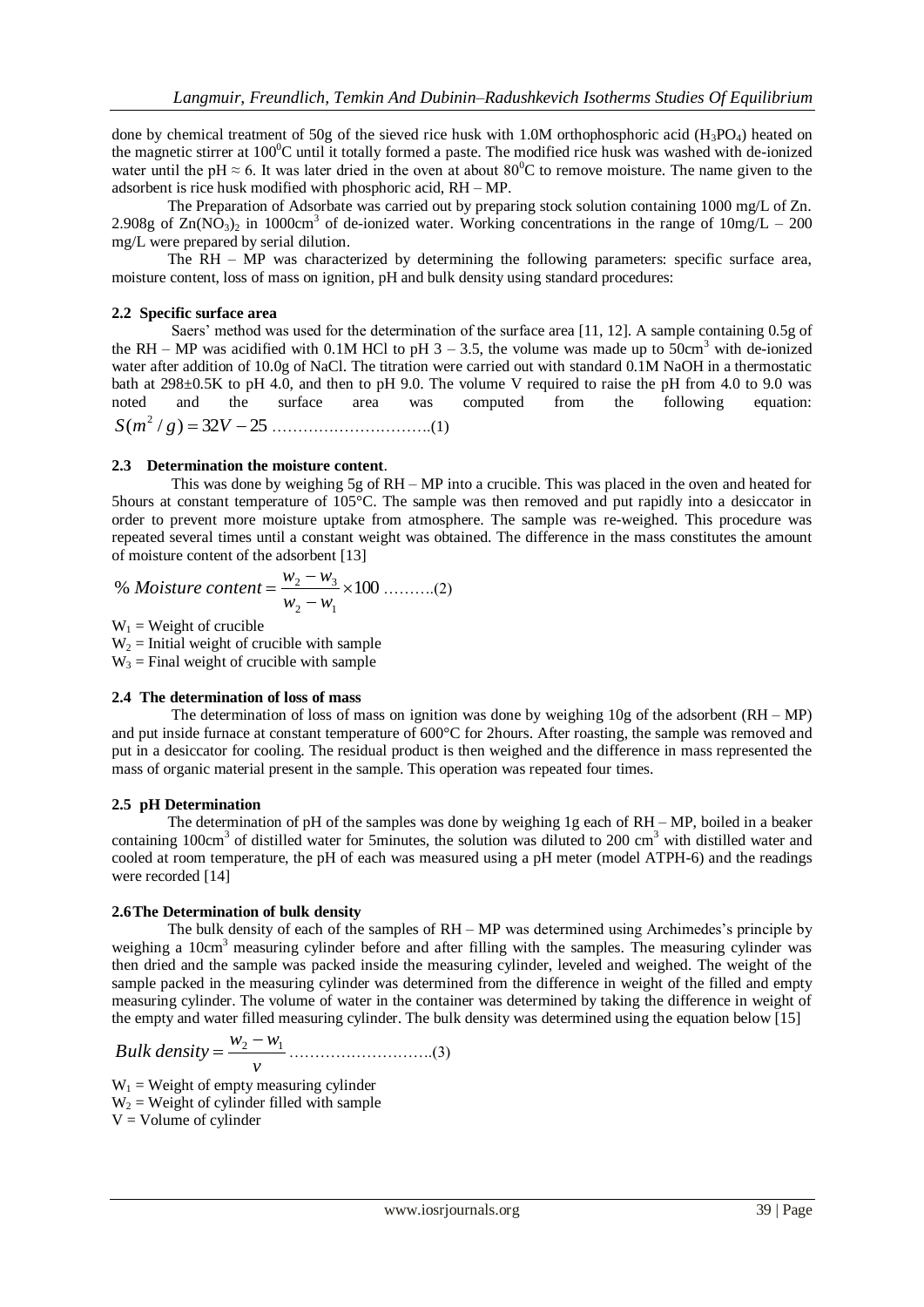## **2.7 Sorption Experiment**

The equilibrium sorption of the  $\text{Zn}^{2+}$  ions unto RH – MP was carried out by contacting 0.1g of the substrate with  $100 \text{cm}^3$  of different concentrations from 10 mg/L – 200mg/L in 250cm<sup>3</sup> Pyrex conical flask intermittently for 90 minutes on the orbital shaker. The mixture was filtered and the residual concentration of the filtrate was analyzed using Atomic Absorption Spectrophotometer (2380 UNICAM AAS). The amount of adsorbed (mg/g) was calculated using the formulae reported by Vanderborght and Van Griekenm [16]:

$$
Q = \frac{v(c_i - c_e)}{w}
$$
 ....... (4)

where  $Q =$  the amount of solute adsorbed from the solution.

 $V =$  Volume of the adsorbate,  $C_i$  = the concentration before adsorption,  $C_f$  = the concentration after adsorption and  $W =$  the weight in gram of the adsorbent. The data was fitted into the following isotherms: Langmuir, Freundlich and Temkin [17]. The removal efficiency was determined by computing the percentage sorption using the formulae in Eq. (5)

% 
$$
Sorption = \frac{C_i - C_e}{C_i} \times 100
$$
 .........(5)

## **III. Results And Discussion**

3.1 The physico-chemical parameters of the rice husk modified with phosphoric acid, RH – PH are shown in table 1.

| TWOTA II DOINTA DILIDIADO ANAINIAMI DALAMINARIO OI ANA INCANIIAMA HIAN DILODDILOISA MAIGH ILI |                                |
|-----------------------------------------------------------------------------------------------|--------------------------------|
| Properties                                                                                    | $RH - MP$                      |
| pH                                                                                            | $6.30 - 6.50$                  |
| % Moisture Content                                                                            | 12                             |
| % Loss of mass on ignition                                                                    | 0.9                            |
| Bulk density $(g/cm^3)$                                                                       | 0.386                          |
| Particle size                                                                                 | $300 \mu m < \Phi < 250 \mu m$ |
| Surface Area $(m^2/g)$                                                                        | 19.8                           |

| Table 1: Some physico-chemical parameters of the modified with phosphoric acid, RH - PH |  |  |  |
|-----------------------------------------------------------------------------------------|--|--|--|
|                                                                                         |  |  |  |

The physico-chemical parameters of RH – PH viz; pH, % Moisture Content, % Loss of mass on ignition, Bulk density ( $g/cm<sup>3</sup>$ ), Particle sizes and Surface Area ( $m<sup>2</sup>/g$ ). The values reported are in the range with those reported in the literature [7].

## **3.2 Sorption Isotherms Of Zn(Ii) Ion Unto Rh – Mp**

The equilibrium sorption of the  $Zn^{2+}$  ions was carried out by contacting 0.1g of the **RH** – **MP** with 100cm<sup>3</sup> of 1000 mg/L of different concentrations from 10 mg/L – 200 mg/L in 250cm<sup>3</sup> Pyrex conical flasks intermittently for 90 minutes on the orbital shaker. The mixture was filtered and the filtrate analyzed for metal ions concentration using AAS. The data was fitted into the following isotherms: Langmuir, Freundlich, and Temkin and Dubinin-Raduskevich

**3.2.1 Langmuir Adsorption Isotherm:** This describes quantitatively the formation of a monolayer adsorbate on the outer surface of the adsorbent, and after that no further adsorption takes place. Thereby, the Langmuir represents the equilibrium distribution of metal ions between the solid and liquid phases [29]. The Langmuir isotherm is valid for monolayer adsorption onto a surface containing a finite number of identical sites. The model assumes uniform energies of adsorption onto the surface and no transmigration of adsorbate in the plane of the surface. Based upon these assumptions, Langmuir represented the following equation:

*L e o L e e K C Q K C q* 1 **………………………(6)** 

Langmuir adsorption parameters were determined by transforming the Langmuir equation (6) into linear form.

$$
\frac{1}{q_e} = \frac{1}{Q_0} + \frac{1}{Q_0 K_L C_e}
$$
............(7)

Where:

 $C_e$  = the equilibrium concentration of adsorbate (mg/L<sup>-1</sup>)

 $q_e$  = the amount of metal adsorbed per gram of the adsorbent at equilibrium (mg/g).

 $Qo =$  maximum monolayer coverage capacity (mg/g)

 $K_L$  = Langmuir isotherm constant (L/mg).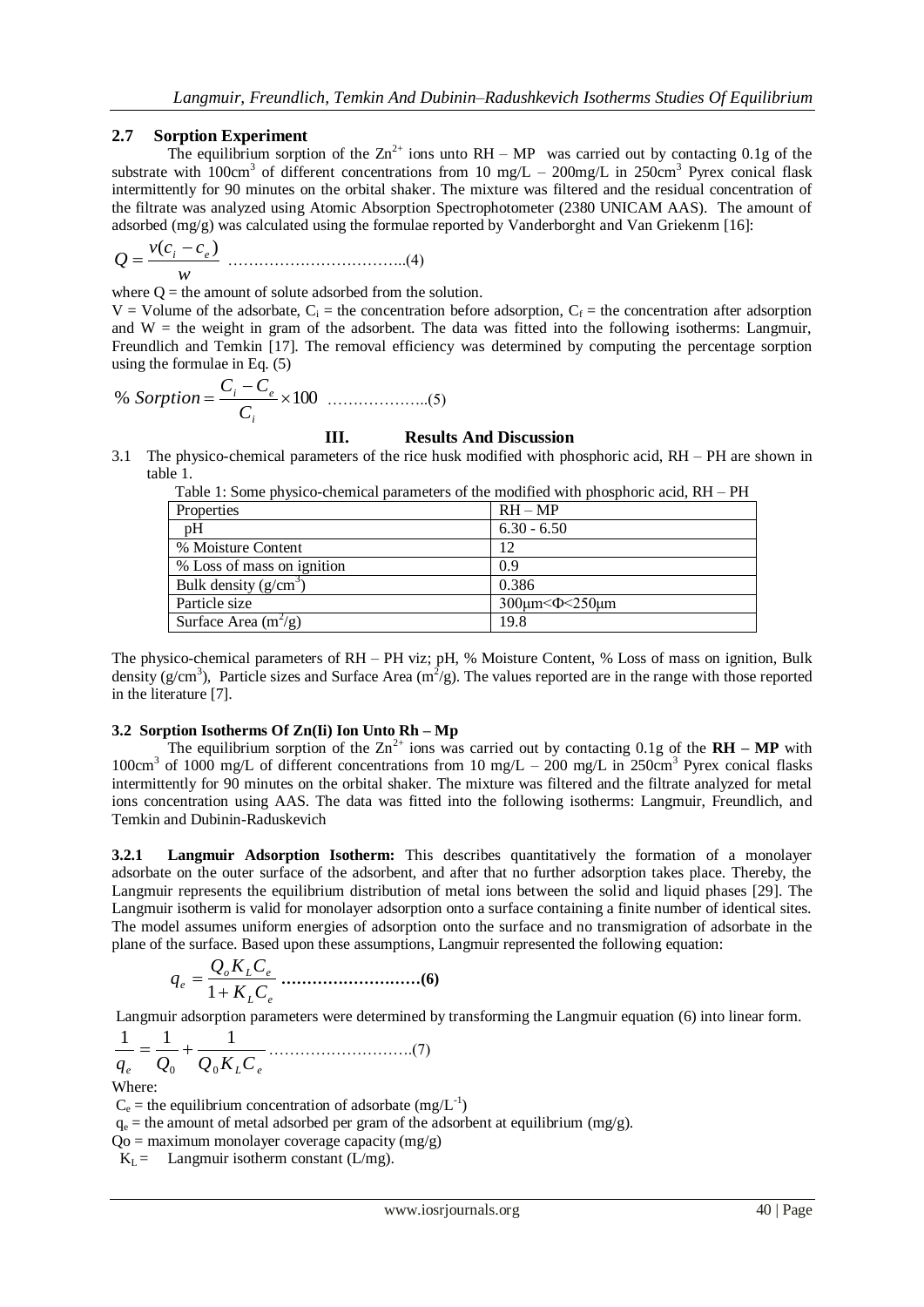The values of  $q_{\text{max}}$  *and*  $K_L$  were computed from the slope and intercept of the Langmuir plot of  $\bigvee_{q_e}$  versus  $\bigvee_{Ce}$  $\frac{1}{2}$  versus  $\frac{1}{2}$  [13]. The essential features of the Langmuir isotherm may be expressed in terms of equilibrium parameter RL, which is a dimensionless constant referred to as separation factor or equilibrium parameter [31].

1 (1 ) 1 *L o L K C R* ………………………………………….(8)

Where:

 $C_0 =$  initial concentration

 $K_L$  = the constant related to the energy of adsorption (Langmuir Constant).  $R_L$  value indicates the adsorption nature to be either unfavourable if  $R_L>1$ ), linear if  $R_L=1$ , favourable if  $0 < R_L < 1$  and irreversible if  $R_L=0$ . From the data calculated in table 3, the  $R_L$  is greater than 0 but less than 1 indicating that Langmuir isotherm is favourable. From this research work, the maximum monolayer coverage capacity  $(Q_0)$  from Langmuir Isotherm model was determined to be 101.01mg/g,  $K_L$  (Langmuir isotherm constant) is 0.065 L/mg,  $R_L$  (the separation factor) is 0.133 indicating that the equilibrium sorption was favourable and the  $R^2$  value is 0.99 proving that the sorption data fitted well to Langmuir Isotherm model.

**3.2.2 Freundlich Adsorption Isotherm**: This is commonly used to describe the adsorption characteristics for the heterogeneous surface [27]. These data often fit the empirical equation proposed by Freundlich:

*<sup>n</sup> Q<sup>e</sup> K <sup>f</sup> C<sup>e</sup>* 1 …………………………………………………(9)

Where  $K_f$  = Freundlich isotherm constant (mg/g)

 $n =$  adsorption intensity;

 $C_e$  = the equilibrium concentration of adsorbate (mg/L)

 $Q_e$  = the amount of metal adsorbed per gram of the adsorbent at equilibrium (mg/g). Linearizing equation 9, we have:

*<sup>e</sup> <sup>f</sup> <sup>C</sup><sup>e</sup> <sup>n</sup>* log*Q* log *K* 1 log ……………………………..(10)

The constant  $K_f$  is an approximate indicator of adsorption capacity, while  $1/n$  is a function of the strength of adsorption in the adsorption process [30]. If  $n = 1$  then the partition between the two phases are independent of the concentration. If value of 1/n is below one it indicates a normal adsorption. On the other hand,  $1/n$  being above one indicates cooperative adsorption [28]. The function has an asymptotic maximum as pressure increases without bound. As the temperature increases, the constants *k* and *n* change to reflect the empirical observation that the quantity adsorbed rises more slowly and higher pressures are required to saturate the surface. However,  $K_f$  and *n* are parameters characteristic of the sorbent-sorbate system, which must be determined by data fitting and whereas linear regression is generally used to determine the parameters of kinetic and isotherm models [26]. Specifically, the linear least-squares method and the linearly transformed equations have been widely applied to correlate sorption data where  $1/n$  is a heterogeneity parameter, the smaller  $1/n$ , the greater the expected heterogeneity. This expression reduces to a linear adsorption isotherm when  $1/n = 1$ . If n lies between one and ten, this indicates a favorable sorption process [25]. From the data in table 3, that value of  $1/n = 0.625$  while n=1.6 indicating that the sorption of  $Zn^{2+}$  unto RH – MP is favourable and the  $R^2$  value is 0.89.

### **3.2.3 The Temkin Isotherm**

This isotherm contains a factor that explicitly taking into the account of adsorbent–adsorbate interactions. By ignoring the extremely low and large value of concentrations, the model assumes that heat of adsorption (function of temperature) of all molecules in the layer would decrease linearly rather than logarithmic with coverage [18, 19]. As implied in the equation, its derivation is characterized by a uniform distribution of binding energies (up to some maximum binding energy) was carried out by plotting the quantity sorbed **q<sup>e</sup>** against **lnC**<sub>*e*</sub> and the constants were determined from the slope and intercept. The model is given by the following equation [18]:

$$
q_e = \frac{RT}{b} \ln(A_r C_e)
$$
  
\n
$$
q_e = \frac{RT}{b_T} \ln A_r + \left(\frac{RT}{b}\right) \ln C_e
$$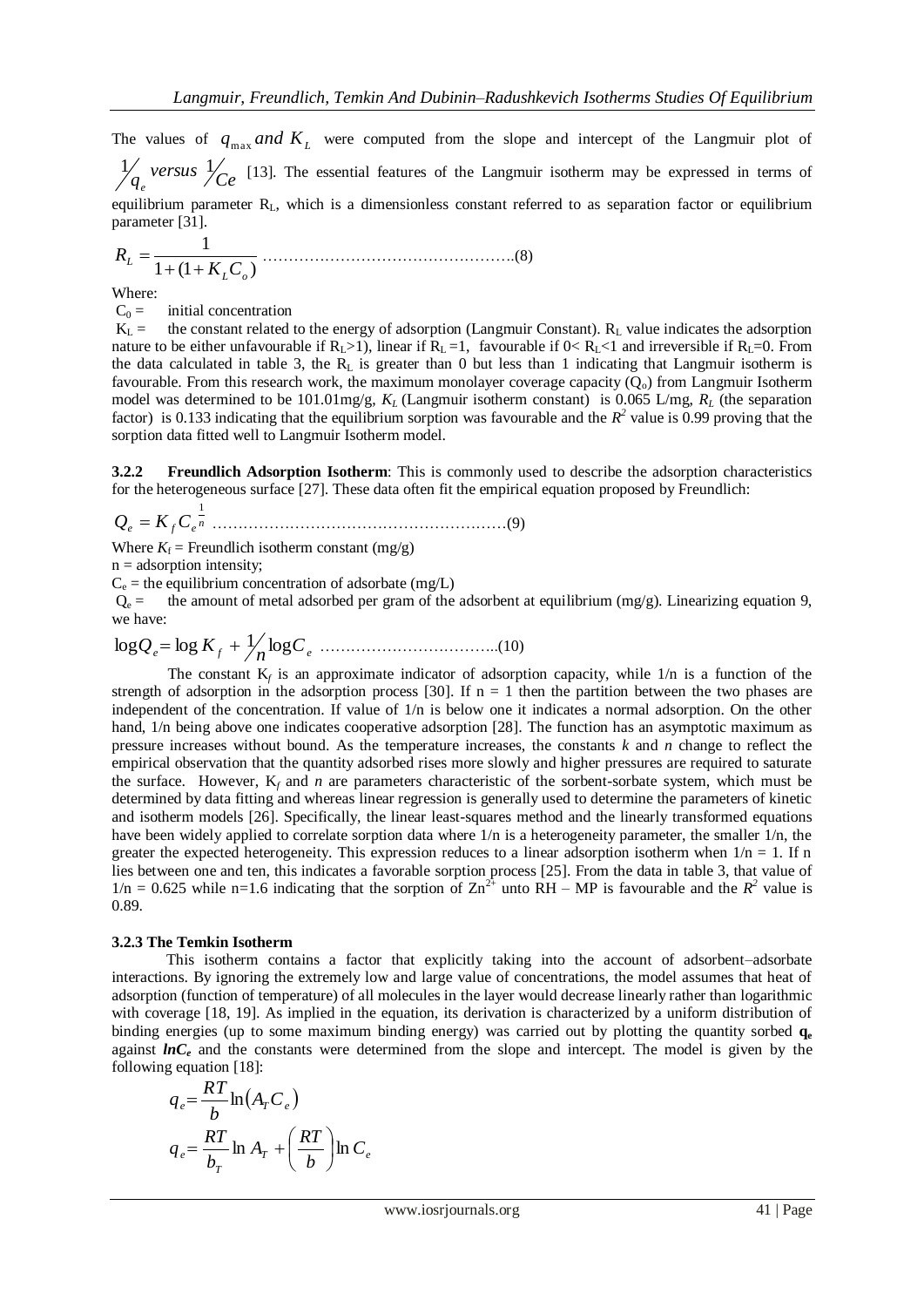$$
B = \frac{RT}{b_T}
$$
  
q<sub>e</sub> = B ln A<sub>T</sub> + B ln C<sub>e</sub> .........(11)

 $A_T$  = Temkin isotherm equilibrium binding constant ( $L/g$ )

 **= Temkin isotherm constant** 

*R= universal gas constant (8.314J/mol/K)*

*T= Temperature at 298K.*

*B = Constant related to heat of sorption(J/mol)*

From the Temkin plot shown in fig 3,the following values were estimated:

 $A_T = 1.075$  L/g, B=25.34J/mol which is an indication of the heat of sorption indicating a physical adsorption process and the  $R^2 = 0.62$ .

## **3.2.4 Dubinin–Radushkevich isotherm model**

Dubinin–Radushkevich isotherm is generally applied to express the adsorption mechanism with a Gaussian energy distribution onto a heterogeneous surface [20, 21]. The model has often successfully fitted high solute activities and the intermediate range of concentrations data well.

 2 exp *q<sup>e</sup> q<sup>s</sup> K ad* …………………………………………………………………...(12) 2 *nq<sup>e</sup> n q<sup>s</sup> Kad* …………………………………………………………………..(13)

Where  $q_e$ ,  $q_s$ ,  $K_{ad}$ ,  $\varepsilon$  are  $q_e$  = amount of adsorbate in the adsorbent at equilibrium(mg/g);  $q_s$  = theoretical *isotherm saturation capacity (mg/g);*  $K_{ad}$  = Dubinin–Radushkevich isotherm constant (mol<sup>2</sup>/kJ<sup>2</sup>) *and =Dubinin–Radushkevich isotherm constant.* The approach was usually applied to distinguish the physical and chemical adsorption of metal ions with its mean free energy, E per molecule of adsorbate (for removing a molecule from its location in the sorption space to the infinity) can be computed by the relationship [22, 23]:

 *B DR E* 2 1 …………………………………………………………………………(14)

Where  $B_{DR}$  is denoted as the isotherm constant. Meanwhile, the parameter  $\varepsilon$  can be calculated as:

$$
\varepsilon = RT\ell n \left[ 1 + \frac{1}{C_e} \right] \tag{15}
$$

where R, T and C<sub>e</sub> represent the gas constant (8.314 J/mol K), absolute temperature (K) and adsorbate equilibrium concentration (mg/L), respectively. One of the unique features of the Dubinin-Radushkevich (DRK) isotherm model lies on the fact that it is temperature-dependent, which when adsorption data at different temperatures are plotted as a function of logarithm of amount adsorbed ( $lnq_e$ ) vs  $\epsilon^2$  the square of potential energy, all suitable data will lie on the same curve, named as the characteristic curve [24]. The equation 12 is

linearized to equation 13 which is used in the plot of DRK graph in figure 4 below. The constant such as  $q_s$ , and  $K_{ad}$  were determined from the appropriate plot using equation 13 above. From the linear plot of DRK model,  $q_s$ was determined to 70.579mg/g, the mean free energy, E= 0.7KJ/mol indicating a physiosorption process and the  $R^2 = 0.79$  higher than that of Tempkin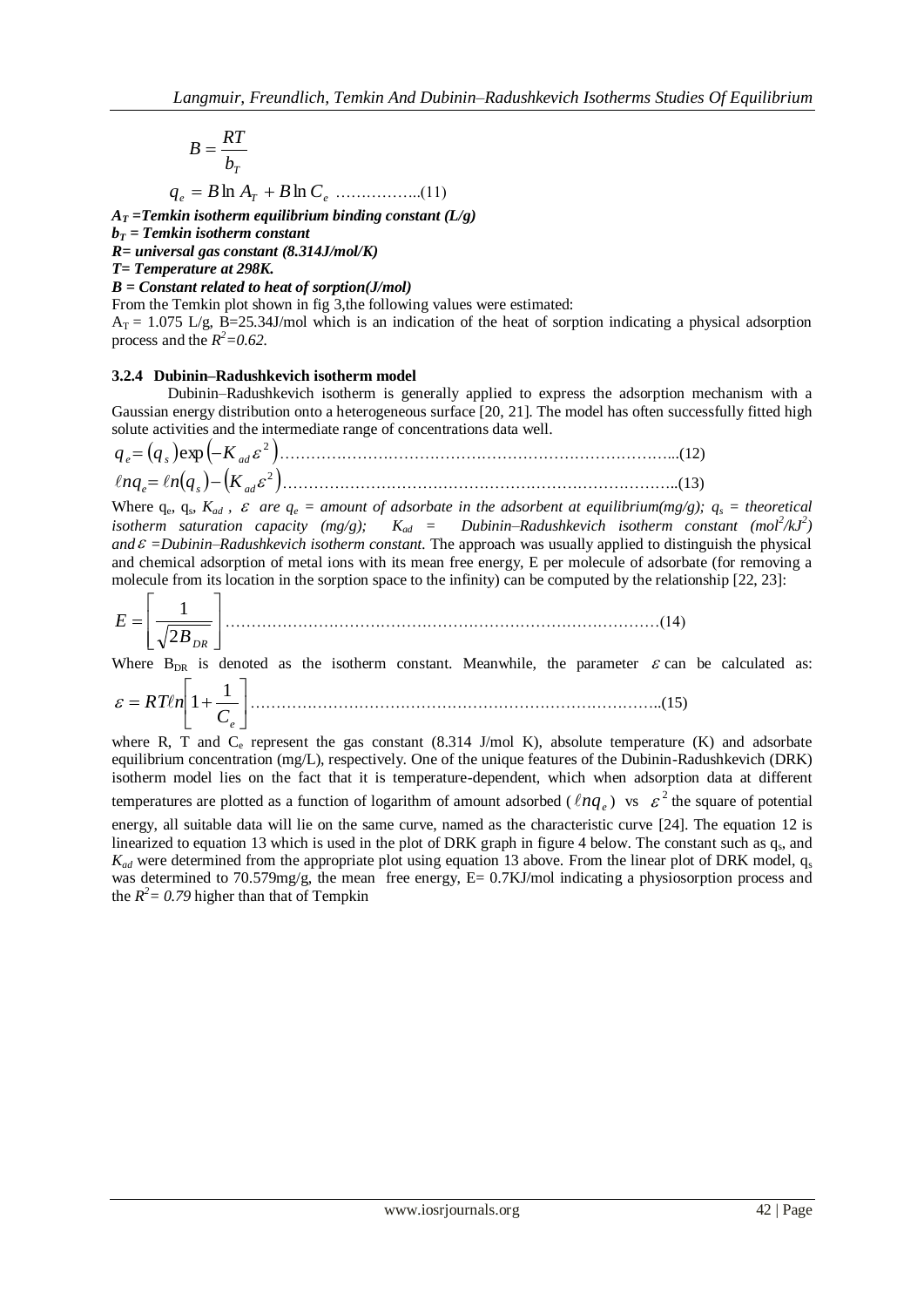|                |             |             |       |           |       | $1$ somernis of $\mathbb{Z}$ ig $\mathbb{H}$ fon unio KH $\mathbb{H}$ |       |       |       |       |                      |
|----------------|-------------|-------------|-------|-----------|-------|-----------------------------------------------------------------------|-------|-------|-------|-------|----------------------|
| S/             | $C_0(mg/L)$ | $C_e(mg/L)$ | 1/Ce  | $Log C_e$ | Ln Ce | $Q_e(mg/g)$                                                           | 1/Qe  | Log   | Ln    | Ce/Oe | $\varepsilon^2$      |
| N              |             |             |       |           |       |                                                                       |       | Qe    | Qe    | g/L   |                      |
|                |             |             |       |           |       |                                                                       |       |       |       |       |                      |
| 1              | 0.00        | 0.00        | 0.000 | 0.000     | 0.000 | 0.00                                                                  | 0.00  | 0.00  | 0.00  | 0.00  | 0.00                 |
|                |             |             |       |           |       |                                                                       |       |       |       |       |                      |
| $\overline{2}$ | 10.00       | 1.39        | 0.719 | 0.143     | 0.329 | 8.61                                                                  | 0.116 | 0.935 | 2.153 | 0.161 | $1.80x10^{6}$        |
|                |             |             | 4     |           |       |                                                                       |       |       |       |       |                      |
| 3              | 50.00       | 10.57       | 0.094 | 1.024     | 2.358 | 39.43                                                                 | 0.025 | 1.596 | 3.674 | 0.268 | $5.016x10^{4}$       |
|                |             |             | 6     |           |       |                                                                       |       |       |       |       |                      |
| $\overline{4}$ | 100.00      | 48.78       | 0.021 | 1.688     | 3.887 | 51.22                                                                 | 0.019 | 1.709 | 3.936 | 0.952 | $2.527 \times 10^3$  |
|                |             |             | 5     |           |       |                                                                       |       |       |       |       |                      |
| 5              | 150.00      | 56.45       | 0.017 | 1.759     | 4.051 | 92.55                                                                 | 0.011 | 1.966 | 4.528 | 0.621 | $1.83 \times 10^{3}$ |
|                |             |             | 4     |           |       |                                                                       |       |       |       |       |                      |
| 6              | 200.00      | 56.35       | 0.017 | 1.751     | 4.031 | 143.65                                                                | 0.007 | 2.157 | 4.967 | 0.392 | $1.89x10^{3}$        |
|                |             |             | 7     |           |       |                                                                       |       |       |       |       |                      |

*Table 2: Parameters for ploting Langmuir, Freundlich, Temkin and Dubinin-Radushkevich Adsdorption Isotherms of Zn(II) ion unto RH – MP*

Table 3: Langmuir, Freundlich, Temkin and Dubinin–Radushkevich Isotherm constants for the adsorption of  $Zn(II)$  ion unto  $RH - MP$ 

| <b>META</b>      | <b>LANGMUIR ISOTHERM</b> | <b>FREUNDLICH IOSTHERM</b> |        |       |                                        |     |                                               |           |       |  |
|------------------|--------------------------|----------------------------|--------|-------|----------------------------------------|-----|-----------------------------------------------|-----------|-------|--|
| L<br><b>IONS</b> |                          |                            |        |       |                                        |     |                                               |           |       |  |
| $Zn^{2+}$        | $Q_{o}$<br>(mg/g)        | $k_L$ (L/m<br>g)           | $R_L$  | $R^2$ | n                                      | n   | $k_f$ (mg/g)                                  | $R^2$     |       |  |
|                  | 101.01                   | 0.065                      | 0.133  | 0.99  | 0.625                                  | 1.6 | 7.61                                          | 0.89      |       |  |
|                  |                          | <b>TEMKIN ISOTHERM</b>     |        |       | <b>DUBININ - RADUSHKEVICH ISOTHERM</b> |     |                                               |           |       |  |
|                  | $A_T(L/m)$               | $b_T$                      | B      | $R^2$ | $q_s(mg/g)$                            |     | $K_{ad}$ (mol <sup>2</sup> /kJ <sup>2</sup> ) | E(KJ/mol) | $R^2$ |  |
|                  | g)                       |                            |        |       |                                        |     |                                               |           |       |  |
|                  | 1.075                    | 97.788                     | 25.336 | 0.615 | 70.598                                 |     | $1x10^{-6}$                                   | 0.707     | 0.792 |  |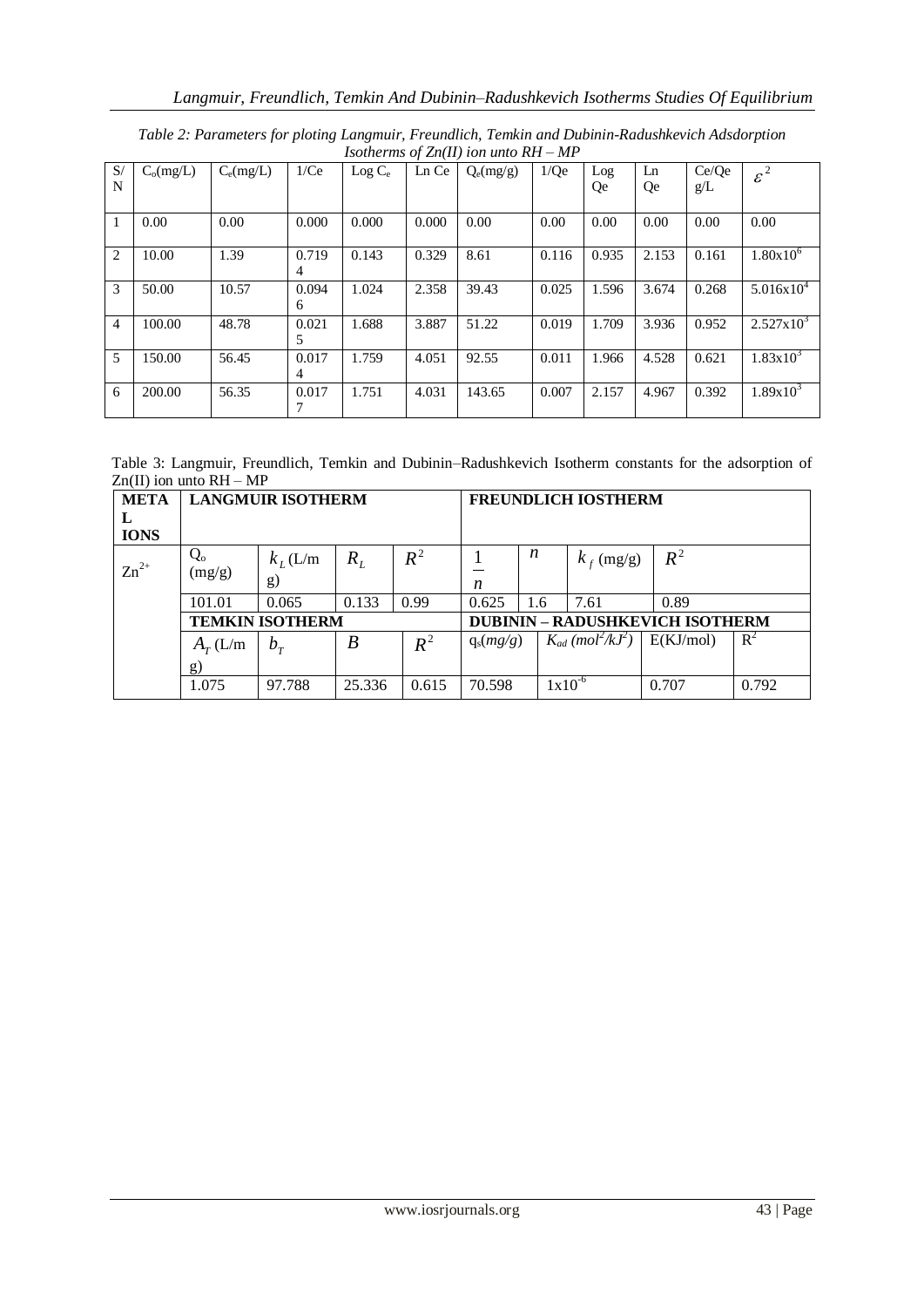

### **IV. CONCLUSION**

In this paper, investigation of the equilibrium sorption was carried out at  $25^{\circ}$ C and pH between 6.3 and 6.5. Other physico-chemical parameters were determined and four adsorption isotherm models were studied. The sorption data fitted into Langmuir, Freundlich, Temkin and Dubunin – Radushkevich isotherms out of which Langmuir Adsorption model was found to be have the highest regression value and hence the best fit. It could be concluded that rice husk modified with orthophosphoric acid (RH - MP) is a potential and active biosorbent for removal of Zinc ions from its aqueous solution and industrial waste water remediation.

#### **Acknowledgements**

The authors appreciate the effort of the management of Landmark University for equipping the Industrial Chemistry laboratory for core teaching and research work where this research work was carried out.

#### **REFERENCES**

- [1] B. Volesky, Detoxification of metal-bearing effluents: biosorption for the next century, *Hydrometallurgy* 59 (2001) 203–216.
- [2] A.K. Bhattacharya, S.N. Mandal, S.K. Das, Adsorption of Zn(II) from aqueous solution by using different adsorbents, *Journal Chem. Eng.* 123 , 2006, 43–51.
- [3] P.C. Mishra, R.K. Patel, Removal of lead and zinc ions from water by low cost adsorbents, *J. Hazard. Mater.* 168, 2009, 319–325.
- [4] B. Subramanyam and A. Das. "Linearized and non-linearized isotherm models comparative study on adsorption of aqueous phenol solution in soil ''. *Int. J. Environ. Sci. Tech., 6 (4*), 2009, 633-640
- [5] J. C. Igwe and A.A. Abia. ‗‗A bioseparation process for removing heavy metals from waste water using biosorbents''. *African Journal of Biotechnology .* **5** (12), 2006, 167-1179
- [6] N.T. Abdel-Ghani; Hefny, M. and G.A.F. El-Chagbaby . "Removal of Lead (II) from aqueous solution using low cost abundantly available adsorbents''. *Int. J. Environ. Sci. Tech.,* **4** (1), 2007, 67-73
- [7] T. Genctan and A. Balkan. ‗‗Problems and production of rice in Turkey. *The First National Symposium of Rice''*. . Tekirdag, 2009, pp. 8-21
- [8] O. Abdelwahab, A. El Nemr, A. El Sikaily and A. Khaled. "Use of rice husk for adsorption of direct dyes from aqueous solution: a case study of Direct F. Scarlet''. *Egyptian Journal of Aquatic Research*. **31**(1), 2005, 1110-0354.
- [9] R.O. Milind., D. Julie, and J. Snehal (2009). "Comparative adsorption studies on Activated Rice Husk and Rice Husk Ash by using Methylene Blue as dye,'' *International Congress on Environmental Research at Bits Pilani GOA*, 1 – 11